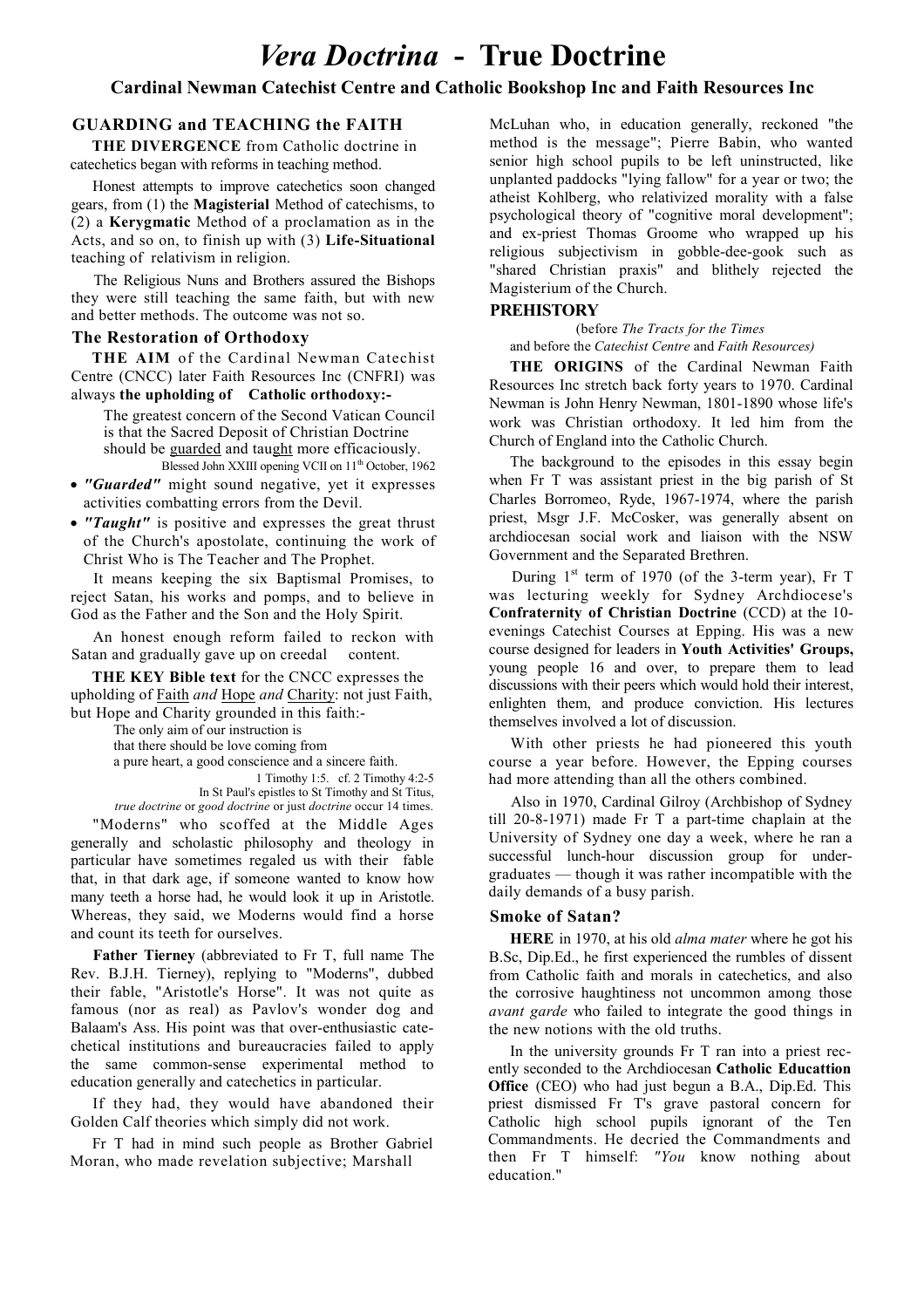A second experience was soon after, when another priest accompanying a dozen young people to the Youth Activities' Course at Epping boasted that he did not know the Ten Commandments himself.

### THE BATTLE FOR CATHOLICISM

IN 1971, CCD HQ closed down the Youth Activity courses at all its catechist training centres.

It also ceased its doctrine lectures that had formed the first part of 30 training evenings over 3 years for catechists. In 1968, Fr T had himself the classroom lectured in this doctrine segment, which was now amalgamated  $-$  and lost  $-$  within the second segment, How to Teach, which in turn was totally rewritten, and for the worse. The third segment, a **Tutorial** on preparing next week's lesson, had also to be changed.

SOON there were graver reasons for protest. The CCD HQ issued a new teacher's book called Growth, described as a discovery programme for 1<sup>st</sup> Form (Year 7) in catechists' classes for the government high schools. Worksheets soon followed.

Fr T's first objection was its ego-philosophy of self**fulfilment**, hence its neglect of the adoration of  $God$  a doctrinally false spirituality.

The replacement of the Catholic faith with a false psychology was later denounced in books by Paul Vitz, William Kirk Kilpatrick and others.

In 1971, the year of its launching, the author of Growth set off for Fordham University USA for higher studies. Eventually he left the priesthood. His co-author, a nun, later dropped out of CCD affairs.

Further, Fr T objected to an assertion in Growth that "doctrine could not be taught to teenagers, at least, not the teenagers of the 1970s."

He supported his objection on the grounds that he and others were currently teaching doctrine quite successfully in government high schools. Therefore it was possible - if you knew how and wanted to.

A turn-around did not come till Cardinal Pell's reform with a new CCD director, July 2004, plus a huge "book-burning" in their Archdiocesan HQ shop.

### **THE TRACTS FOR THE TIMES**

(which also antedate the Catechist Centre)

OVER the four years 1971-1974, Fr T wrote, or edited for other authors, a series of pamphlets he published as Tracts for the Times.

More were added in the ensuing years.

The name was taken from A Tract for the Times by an Anglican priest, John Henry Newman, in 1833. He rediscovered Christian Tradition from the early Church Fathers, long lost to the Church of England.

Newman's revolt was the beginning of the Oxford Movement — and of his subsequent conversion to Catholicism in 1845 — and of Fr T's in 1955.

Newman's Tract addressed the Anglican clergy:-

I am but one of yourselves, a Presbyter, and therefore I conceal my name, lest I should take too much on myself by speaking in my own person. Yet speak I must, for the times are very evil, yet no one speaks against them... There are some who rest their divine mission on their own unsupported assertions; others who rest it on their popularity; others on their

#### successes; and others on their temporal distinctions.... I fear we have neglected the real ground on which our authority is built - our APOSTOLICAL DESCENT.

This text was quoted in all Fr T's earlier Tracts. It shook the Anglican clergy and was followed by a series, 90 tracts in all, mostly written by Newman.

Long afterwards, 1879, when Newman was a Catholic priest, he was Pope Leo XIII's first choice for cardinal. After his installation, Fr Newman resoundingly affirmed his rejection of *liberalism in religion*:-

> ...to one great mischief I have from the first opposed myself. For thirty, forty, fifty years [i.e. back in his Anglican days] I have resisted to the best of my powers the spirit of Liberalism in religion. Never did Holy Church need champions against it more sorely than now, when alas, it is an error overspreading, as a snare, the whole earth... Liberalism in religion is the doctrine that there is no positive truth in religion but that one creed is as good as another... It is inconsistent with any recognition of any religion as true. It teaches that all are to be tolerated, for all are matters of opinion.... what strikes his fancy...

This was the background to Fr T's demolition of Growth in his first Tract on 6-8-1971, Teaching Religion? Since it was not for sale and thereby not a publication, no *Imprimatur* was needed. Nevertheless, Msgr McCosker, PP of Ryde, asked Cardinal Gilroy to read it in draft just before the Cardinal's retirement. The Cardinal acquiesced to its printing. Incidentally, Ryde's PP was himself one of the 18 supporting signatories listed on Tract 1 's back cover.

The link with Newman was clear: the upholding of Tradition and orthodoxy in Christian Doctrine. It became Fr T's life's work. From then on he became a controversial figure, even a clerical pariah, and harassed by educrats, bureaucrats and some bishops.

Later, the Censor Deputatus for Growth told Fr T that its *Imprimatur* was a sham, since its introductory chapters had never been submitted to him. Cardinal Gilroy was 75 and felt too old to deal with the censor's protest. So the censor gave Fr T a large donation to pay for the entire printing and distribution of Tract 1.

### **COME ALIVE**

MID-1971 the first ever in-service day for Sydney priests was on catechetics, organized by the CEO.

The last lecture was by the editor of a new Australian programme of religion sheets for senior secondary forms 4, 5, 6 (now Years 10, 11, 12) called *Come Alive*.

A bewildered senior priest asked how did one teach it. Its editor told him enthusiastically and at length that the teacher's book explained it all.

To this, Fr T riposted briefly:-

There is nothing, absolutely nothing, in the teacher's book on how to teach the sheets. The teacher's book is simply a defence of the programme.

The author gulped, "Yes, that's so." There was no apology and nothing was done about it.

Soon after, *Come Alive* was refuted by five catechists and theologians in What's Wrong with Come Alive'.

Tract 2, 29-6-1972, A Programme for Apostles of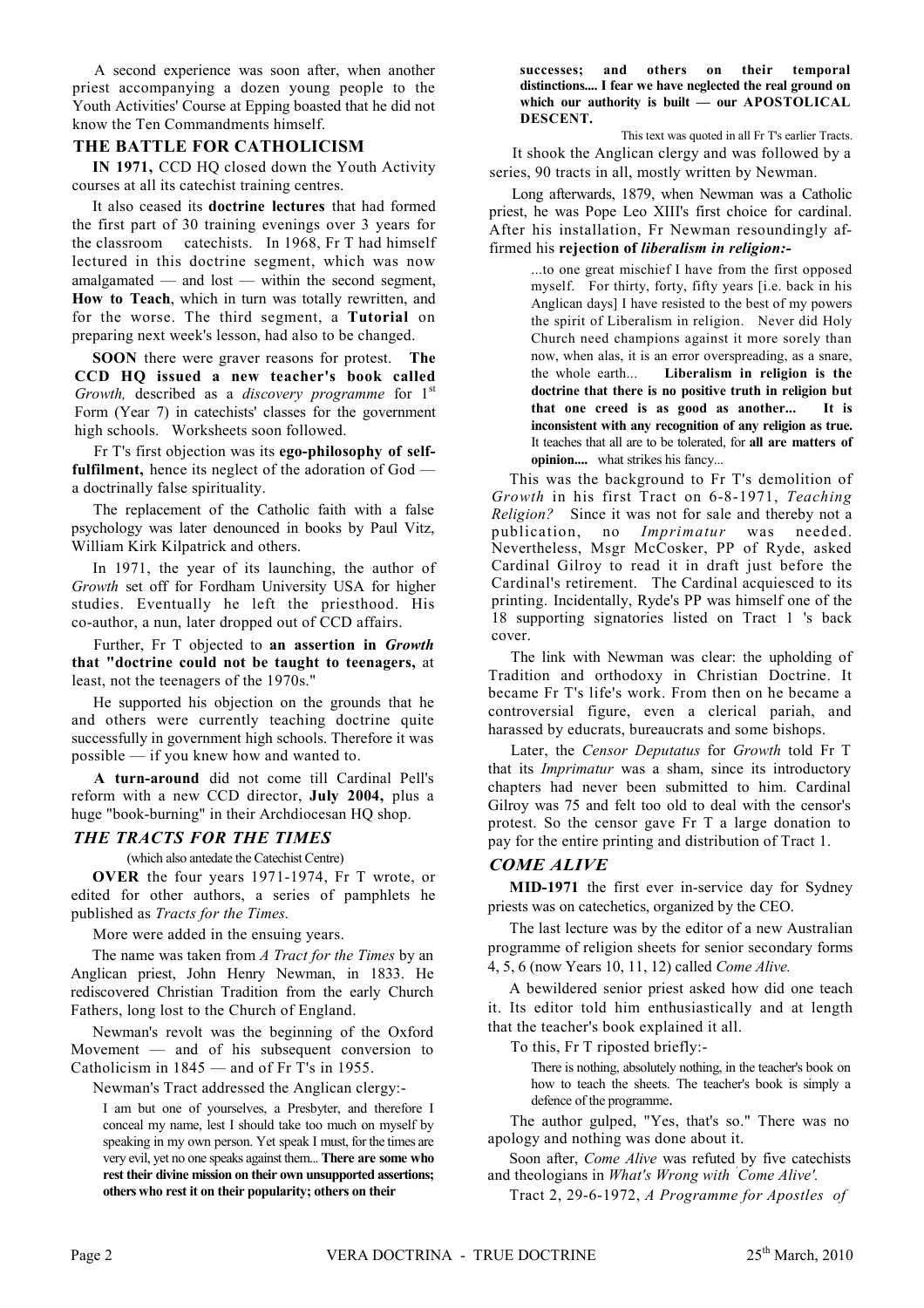Christ in High School, was Fr T's positive alternative to Growth, an overall plan of 108 lessons over the 4 years of junior high school, with 9 lessons per term of a 3term year. It was written without interruptions in the total isolation of Fr T's hut on Webb's Creek north of the Hawkesbury River late in 1971, during 3 months leave from the parish granted him by Msgr McCosker.

The pre-publication draft was much improved by Fr John Newton, PP of East Maitland. He had been the first headmaster at the prestigious Catholic boys' high school in Newcastle. What is more, Fr Newton got half a dozen priests to each prepare a term's lessons and use them in half a dozen government high schools.

Tract 2 did have the *Imprimatur*. However, getting it was an adventure. Fr T was told who his censor was and to have him inspect the text piecemeal as galley proofs came from the printer, even though canon law forbade an author to talk to his censor. This Censor Deputatus told Fr T to omit the Ten Commandments, so Fr T had to argue with the censor, thus:-Fr. T<sup>.</sup> "The Ten Commandments are natural moral law"

Censor: "I'd rather see a New Testament formulation."

Fr T: "You've got it — there are nine lessons on The Sermon on the Mount in  $2<sup>nd</sup>$  term,  $2<sup>nd</sup>$  form."

Censor: "The theologians don't like the Commandments."

Fr T: "But the parish priests do."

Censor: "That's too bad for the parish priests."

Fr T: "Look here, you don't seem to understand I'm writing this programme against your sort of theologians."

After that, the trendy Censor gave up arguing. Later, they made him a bishop.

"Trendy" is a colloquialism for *dissenters* (from the Magisterium) and *liberals* (in this context, religious 'freethinkers') and *Modernists* (rejectors of supernatural miracles and revelations).

On 15-11-1972, Archbishop Palazzini, Secretary of the Congregation for the Clergy (and catechetics), wrote:-

I do not want to allow this opportunity to pass without commending you for including in your [Apostles' of Christ] Programme the complete Ten Commandments; the fact of sin, original and actual; the need for sacramental confession; the basic prayers for Catholics, as well as other essential elements which, unfortunately, are often lacking in modern catechetical publications.

### THE COUNTER-REFORMATION HOTS UP

BY 1972, Fr T's counter-reformation extended to government primary schools. Here he promoted the  $My$ Way to God series for 1<sup>st</sup> to 4<sup>th</sup> class, and the Australian<br>Catholic Catechism Book 1 for 5<sup>th</sup> & 6<sup>th</sup> class. These texts had earlier been approved by the Australian bishops but were now being quietly killed off by the diocesan CEOs and replaced by questionable "Guidelines". The technique was to get the bishops' approval for the use of ancillary materials, which was perfectly reasonable, then to arrange a divorce and leave the trendy stuff in possession.

The turn-around did not come till Cardinal Pell began the reform of the Sydney CEO with the gradual introduction (from 2002 onwards) of the Know, Love and Worship series. Earlier, as Archbishop of Melbourne, 1996-2001, he had named Msgr (now

Bishop) Peter J. Elliott to write/edit it. Cardinal Pell followed up with a new Sydney director of Religious Education and Evangelization, in April, 2006.

On 2-2-1973, came Tract 3, Church Music Today by Mr Peter Bohrsmann and Mr Errol Lea-Scarlett.

Tract 4, Why We Believe, Catholicism for  $5<sup>th</sup>$  and  $6<sup>th</sup>$ Forms (later named Years 11 & 12), 22-2-1973, was by (the then) Father Peter J. Elliott. It was the basis and basics of Catholic Doctrine for senior high school and converts. Its recommended text was Dr Rumble's post-VCII update of his famous world-wide Radio Replies called Questions People Ask, which (good news!) is currently coming back into print.

Some rather cumbersome wall charts were another development: *Timely Teaching Aids* nn. 1-3, being the Lord's Prayer, Hail Mary and Apostles' Creed, including their carrying cylinders, 25-3-1973.

Tract 5, Lift up your Heart, 1-11-1973, was put together by Father Brian Moore SJ as a prayer book to fill the piety vacuum. Later, Fr Moore added extra material and Polding Press, Melbourne, reissued it in larger format in 1977.

It included an appendix of Fr T's Summary of the Catholic Faith made up of the answers (without the questions) from the Australian Catholic Catechism Books 1 & 2 (for Years 5-6, 7-8) which replaced the Old Green Catechism. Fr T sought permission to use this copyright material and was granted it, with the proviso that he must **not** say who gave the permission.

### **CARDINAL NEWMAN CATECHIST CENTRE**

FR T's researches, writing, overseeing printers, publishing, distribution, phone calls and letters could no longer be conducted from his small study in a front room at Ryde presbytery. Besides, he was writing lectures for his parish daytime catechist training course. This was an orthodox alternative to the CCD's courses, and attended by catechists of several other parishes, all with the mandate of their parish priests.

Cardinal James Freeman, Archbishop of Sydney, 1971-1983, directed Bishop Edward Kelly MSC, his auxiliary in charge of the CCD (later Bp of Toowoomba). to organize premises for Fr T to continue the distribution of the Tracts for the Times. Despite attempted thwarting by a CCD HQ official, Fr T was finally offered the upstairs of a former presbytery of St Patrick's Parish, Parramatta.

Naturally, Fr T named this new organization the Cardinal Newman Catechist Centre (CNCC).

Mrs Meg Bennett was the first manager, 2-7-1974, with an assistant, Mrs Bridie Groves (now RIP). They were, and continued to be, long term catechists at Ryde Public School, where the Catholic children were more than 25% of a four-stream primary school, i.e. catechist classes of more that 40 children each!

The CNCC was first and foremost a Resource Centre for catechists. The category "catechist" very soon included not only the government school "scripture teachers" but Catholic school religion teachers, both lay and Religious, and in the parishes, priests, parents and other teachers e.g. in Catholic Sunday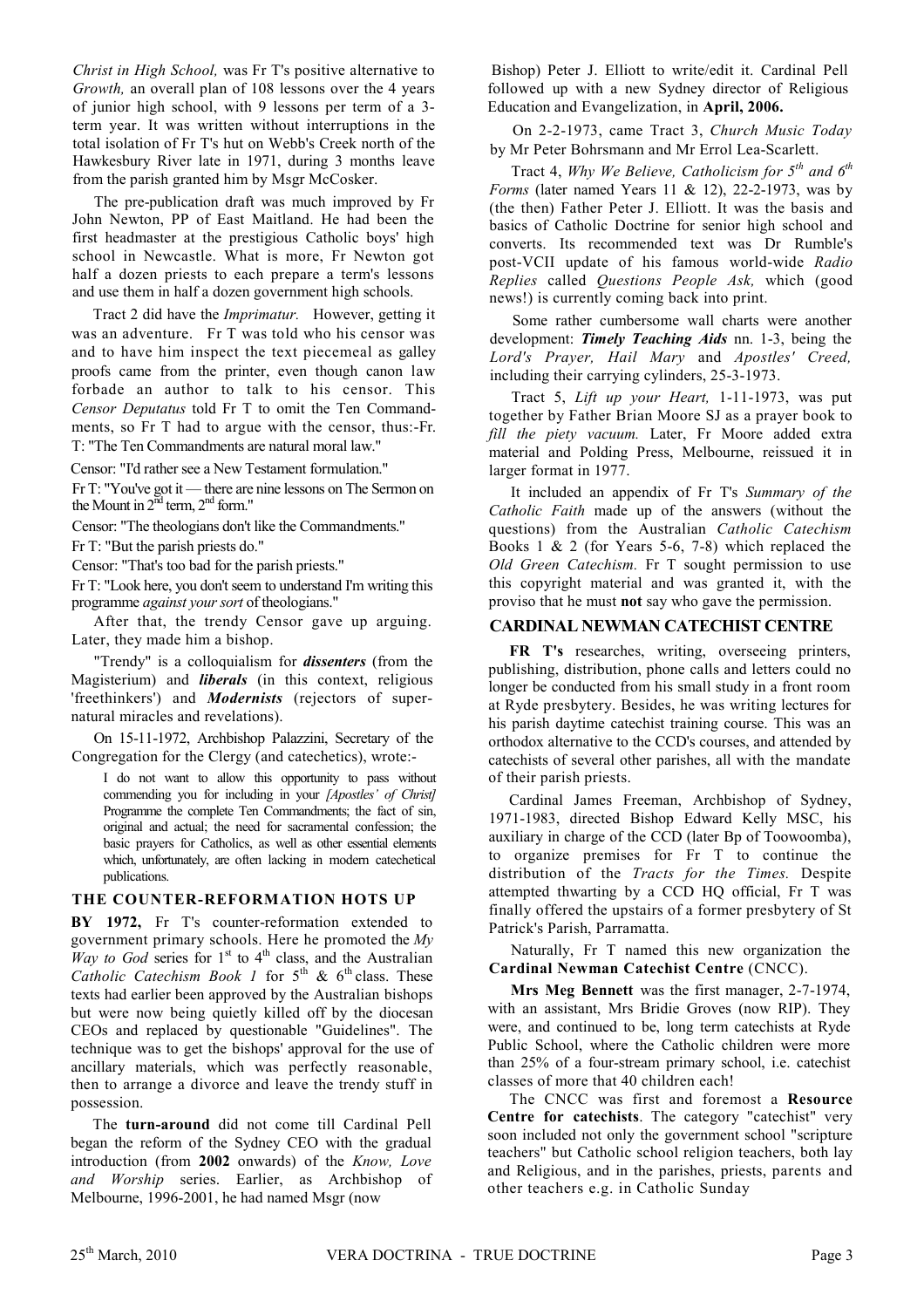schools. It sold the new Tracts for the Times to callers or by phone, and also carried a display of orthodox catechetical books and teaching aids supplied by city shops. Client's orders were phoned free of charge to each supplier, who treated them as normal mail orders.

Fr Tierney was never full time at CNCC premises, but kept in touch by weekly visits and phone.

## **MUTED VATICAN SUPPORT**

NEW SUPPORT (see above re Tract 2) came from Rome, from the Congregation for the Clergy:-Msgr Donald Wuerl, now Archbishop of Washing-ton DC USA, was personal secretary to Cardinal John Wright. Prefect of the Congregation for the Clergy. His brief A5 handwritten note, 1973, said:-

You are quite right but there is nothing we can do about it. Rome is not well obeyed. You will have to fight the battle yourself.

Soon after, 1974, Cardinal Wright spread himself over a full A4 typed page that included these words:

Any support from me would only be counterproductive. **CARDINAL FREEMAN: MORE SUPPORT** 

**OFFICIAL NOTICES** of the Sydney Archdiocesan Clergy Conference, 11-12-1974, had Cardinal Freeman's declaration:

The Cardinal Newman Catechist Centre is an approved private enterprise in the Archdiocese of Sydney.

In effect, this meant the CNCC was like the British monarch's parliamentary opposition who were there to check and counterbalance His Majesty's government. The CCD and the CEO did not like it.

At Parramatta, the CNCC was rent free, but had to finance wages, phone, electricity, insurance. The only Archdiocesan money it ever got was in 1975, \$6,000 from Cardinal Freeman when he dispersed the nest egg saved by Cardinal Gilroy. The Charitable Works' Fund (which started soon after) refused to help, and donations from benefactors had to supplement sales. After all, it was an apostolate like a Catholic school business-like but not a business. Any incidental profits were ploughed back into the apostolate.

Meanwhile, Fr T wrote Tract 6, 17-12-1974, The True and the False Prophets, on the general catechet-ical situation and the battle for Catholic orthodoxy.

A MAJOR breakthrough came in 1975 when Cardinal Freeman gave Fr T a year's leave from parish work to write the detailed Teachers' Notes for the Apostles of Christ programme.

That year Fr T lived a monastic life at St Columba's College, Springwood, which was still a thriving seminary. There he produced teachers' books for  $1<sup>st</sup>$ ,  $2<sup>nd</sup>$  and  $3<sup>r</sup>$  forms (now Years 7 to 9) which became Tracts 8, 9 and 10 on 6-8-1975. A humorous Irish priest said Fr T's rough sketch of a bishop in mitre giving Confir-mation reminded him of a rabbit with big ears!

The teacher's manual for  $3<sup>rd</sup>$  form (Year 9), Tract 10, strongly upheld Humanae Vitae against contraception.

Fr Carmelo Sciberras wrote Tract 11 for 4<sup>th</sup> form (Year 10), published on 20-8-1975. All these were cheaply duplicated in quarto size on two Gestetners.

On 6-8-1975 came Tract 7, Reasoning Things Out by Mr John Young, as an introduction to the Church's

perennial philosophy. A seminary professor in charge of philosophy advised Fr T against its publication. In the outcome, it ran to a second Australian printing and a USA printing. In 2008, John Young enlarged it to a book of 339pp called The Scope of Philosophy.

On 8-12-1975. Tract 4, Why We Believe, went to a new edition as Tract 12

# IN THE EYE OF THE STORM

MRS Marie McNulty succeeded Mrs Meg Bennett as Manager in July, 1983. She had been her assistant for four years. Meg now became her assistant.

Shrewd women! they used staples on \$20,000 worth of catechisms whose "perfect binding" had come unstuck in the humid heat, of a shipping container.

The CNCC was fighting the modernism of *ongoing* revelation then current in the various CEOs. Pupils were to discover God's revelation within their own "life-situation". The result was that even the pupils from good practising homes, now starved of Catholic doctrine at school or even poisoned by falsehoods and swayed by their lapsed peers (who were a growing majority), and those teachers less committed or anti-Church, gave up Sunday Mass and even the Faith itself.

There were isolated Religious and lay teachers in some Catholic schools using the Apostles of Christ *Programme*, as also were catechists in those parishes where the parish priest mandated its use. But the CCD and CEO gradually choked orthodox opposition.

Fr Paul Marx OSB of Human Life International USA told Fr T of an Irish farmer who described to him the state of religious instruction in the Shamrock Isle:-

In primary school they learn nothing. In high school they discuss it.

A university lecturer, a friend of Fr T's added:

At university they research it.

# A BOOKSHOP RESOURCE CENTRE

BY THIS TIME the CNCC was selling books, many imported from the USA, plus piety items. From the later 1970s into the 1980s, Sydney's CEO belittled these texts which contained solid Catholic teaching (in the editions of that time), Christ our Life Series and Way, Truth, Life Series for Years 1-8, plus the Divine Master series from Years 9-12.

At that time Sydney CEO and CCD were "warm fuzzy", meaning warm feelings and fuzzy thinking, i.e. gushy emotionalism and doctrinal confusion. They should have been warm hearted and hard-headed (while rejecting Sir Humphrey's idea of history as "the triumph of the heartless over the mindless").

Another development was the magnificent apostolate of Sister Maur Woodbury SM (RIP). She had been expelled from an archdiocese for co-authoring What's Wrong with Come Alive. From 1978 she ran a mobile bookshop to many Catholic schools and parishes, and later a city branch of the CNCC. From 1990 she continued with her own Holy Family Edu-cation Centre at Lewisham and weekly catechetical classes in four of five parishes with many helpers.

Meanwhile, Mr John Young, author of Tract 7,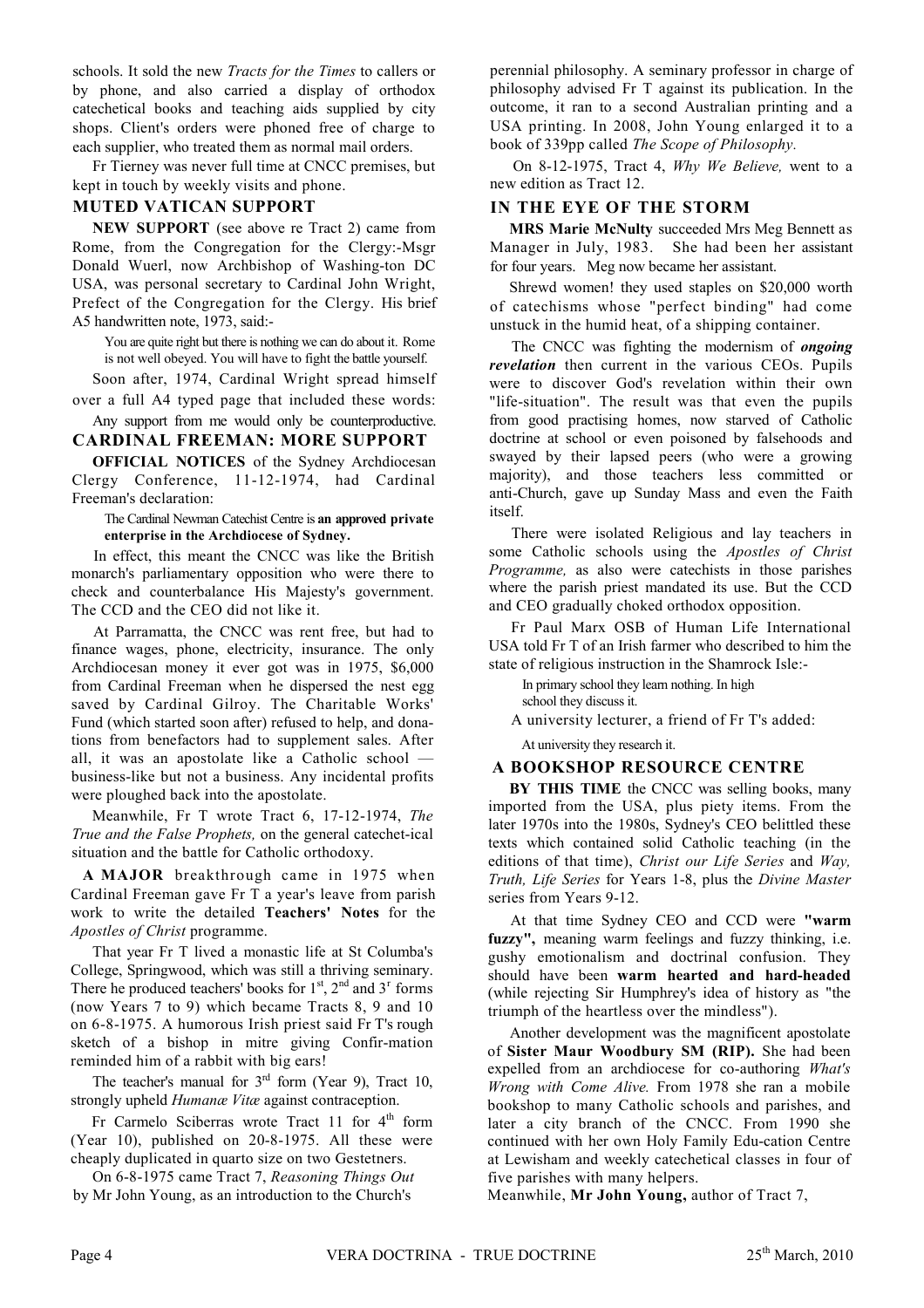worked part-time at Parramatta checking prospective imports for their orthodox doctrine.

All through these turbulent years, Mr Bill Daly (RIP) was a guardian angel and the major benefactor, as well as source of many original apostolic ideas.

The Newman Centre Association (NCA) was organized by a leading barrister, Mr John McCarthy, on 28-2-1978, to raise funds and also to publish Newman Centre News, edited by Miss Margaret Bond, which was the first CNCC Newsletter. It continued till 1982. Later, Miss Bond illustrated the prayer book Heart Speaks to Heart, Tract 15 of 12-5-1979, later in a smaller format as Tract 18 on 25-3-1982, and  $m$  o s t important, Tract  $17$ , the Catholic Family Catechism, and its subsequent developments in later editions.

On 7-9-1977 came Tract 14, the zig-zag Bedside *Prayer Card,* for standing up on a dressing table.

From 1976-1979 Fr T was assistant priest at St Nicholas' Penrith. Here he trialled the Confirmation Kit for Home Preparation, which later became Tract

19 on 24-5-1983. Some Catholic high schools who were holding out against the trendy flood used it.

## **CATHOLIC FAMILY CATECHISM**

FR TIERNEY first thought of writing a Catholic Family Catechism (CFC) in 1975. Three times in the next four years he asked Cardinal Freeman for 12months leave to write it, giving as a motive:-

priestly vocations and a practising laity are drying up for lack of a thorough teaching in Catholic doctrine.

His proposal had ample papal support, particularly :-

The blossoms of faith and piety do not grow in the desert places of a memory-less catechesis.

Pope John Paul II, 1979, Catechesi Tradendce §55 A "memory-less catechesis" had been the norm in Australia for many years, hence the religious desert.

On the third asking, the Cardinal gave Fr T the whole of 1980 "to complete his catechetical writings".

The trendies set out to stop it. Fr T was told he could not be paid unless he lived in a presbytery thus rendering effective concentration impossible.

This treatment of Fr T aroused the indignation of Msgr Tom Wallace. As a senior PP he collected \$10,100 from 49 priests to pay Fr T's salary, board and car allowance, and a family in Penrith refurbished an old farm cottage on the Main Dividing Range at Hampton for him to live and work  $in - a$  sort of "camping out indoors".

Late in 1980, HQ told Fr T the CFC would be subject to a panel of censors and that this was "the usual thing". A priest friend told him, "You're paying for it: claim the right to nominate half the panel." Fr T went further: he named six trendies who should **not** be on the panel, and with reasons: two CCD priests, a CEO priest and nun, an auxiliary bishop and another demythologizer, and "anyone rejecting" the papal teaching on catechisms".

The cardinal sidestepped by replacing the panel with a single theologian. Unfortunately, Fr T boasted of this theologian's high status, not knowing that the latter had told the Cardinal he wanted nothing to do with the CFC. The theologian was enraged and accused Fr T, in the Catholic papers of Sydney, Melbourne and

Brisbane, of lying! Fr T was warned that, if he defended himself, he would make a certain powerful cleric his bitter foe for life. Nevertheless, Fr T defended himself and the prophecy was soon fulfilled...

Soon a demolition of the CFC appeared in a prestigious theological quarterly. Sydney CEO distributed it widely. Fr T was denied any right-of-reply, until a professor of history on that quarterly's Board of Management threatened to resign after Fr T proved to him that the demolition had never quoted the CFC accurately, not even once! One wondered if the reviewer ever read it? Was he determined, or even commissioned, to damn it? Two issues later, Fr T's rebuttal was printed in the quarterly — but Sydney CEO refused to circulate it, thus endorsing the falsehoods.

From 1981 onwards Fr T fought off attacks on the CFC from most of the catechetical establishment in Australia, who apparently feared it greatly. An attempt was even made to ban it at the Bishops' Conference.

### **ROME RULES ON THE CFC**

On 2-12-1982, the new Prefect of the Congregation for the Clergy, Cardinal Silvio Oddi, wrote to Fr T:

### We do hope that your catechism will be widely used in all the English speaking countries.

It carried a Protocol number and co-signatory, and an Australian bishop (who declined to be quoted) said "we" meant the Congregation, not simply its Prefect.

### **OTHER ISSUES OF ORTHODOXY**

- Upholding the sense of the sacred at Mass against dancing and balloons and overhead projectors.
- From the mid-1970s, the CNCC opposed the moral relativism in the MACOS (Man A Course of Study) Programme which had been around for some time in Queensland Government schools.
- From the late-1970s there were the morally confusing Values Clarification and Kohlberg's Cognitive Moral Development with Moral Autonomy; there was also the reduction, even elimination, of Catholic faith and morals in Goldman's Readiness for Religion which the CEOs were promoting; later, they promoted McBrien's two volume Catholicism, which the Australian bishops eventually reproved for "equating the tendentious opinions of theologians with the Church's Magisterium". The CEOs never published a retraction, never apologized.
- Again from the late 1970s, the CNCC upheld seminarians' privacy of conscience from intrusive interviews, questionnaires and psychological manipulation in discussion groups. Cardinal Pell gave the Sydney seminary a new rector in **January**, 2002, and reform began at the new house of priestly formation at Homebush. The seminary was quite distinct from the academic formation of its students at the Catholic Institute of Sydney at Strathfield.
- From 1975, the CNCC was opposing immoral sex education in Catholic schools, such as teaching contraception in high school and negating children's latency period in primary school, and violating subsidiarity by usurping parental rights and duties.

From the late 1970s, CNCC was intensely involved in upholding the Resurrection of Our Lord and His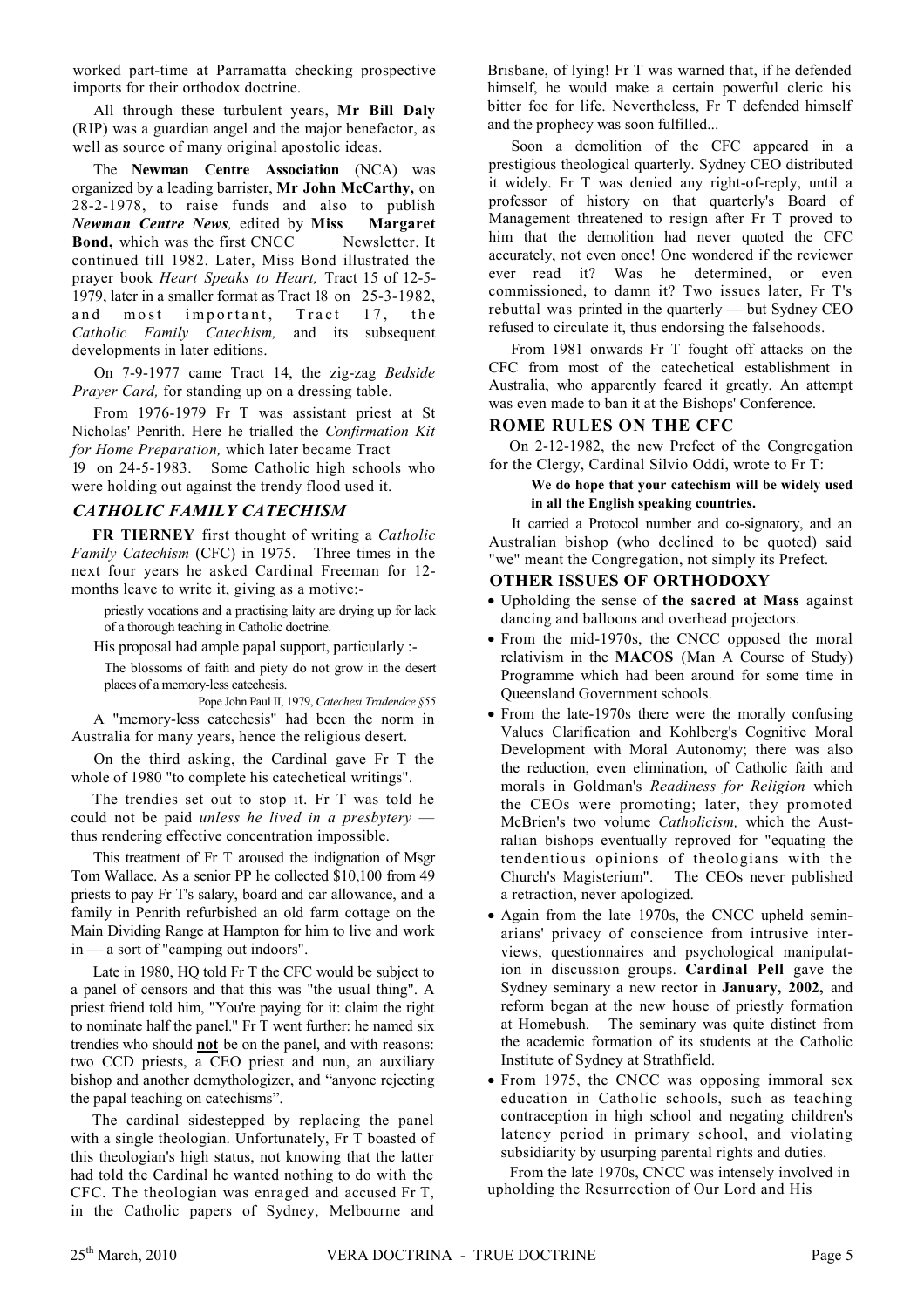Virginal Conception by Our Lady against its demythologizers in Sydney's old Manly seminary and some schools — falsehoods which escalated from 1974.

Not being an academic, and growing weary under the burden of his years, Cardinal Freeman sometimes yielded to muscle-flexing of the theological intelligent tia. Fr T appealed to him in 1982 to defend the Resurrection of Our Lord and the Virginal Conception by Our Lady. The Cardinal replied:-

Dear James, you are suffering from

the ultimate temptation to discouragement...

but said nothing on the vital issues!

Finally, urged by (then) Cardinal Ratzinger, Sydney's Archbishop Clancy (1983-2001, cardinal from 28-6-1988), stated in The Catholic Weekly, 20-9-1988, that a leading demythologizer had now agreed that:-

The physical remains of Jesus, placed in the tomb after His death, were raised in His Resurrection. Hence the empty tomb.

**BEFORE** Bishop Brennan's new seminary in Wagga (1990) and reforms by Archbishop Pell in Melbourne and later in Sydney, and Archbishop Hickey in Perth, Fr **John O'Neill** spoke prophetic words in verse:-

TRENDY THEOLOGY will lead you all to hell:

It's opposed to Revelation

And the Truth it cannot tell:

And brainy boys in seminaries

fall underneath the spell

And can't tell what's right from wrong.

Glory, glory we can't reach you! Stories only we shall teach you! Don't be definite we beseech you! Let clear confusion reign! [This chorus after each verse]

2. Interpreting the Holy Writ We have the fun of Cork: They say he got up from the dead But that's just idle talk: Twas made up by "Community" to make the tourists gawk - "His bones are still in Palestine.'

3. The only consolation in the trendy train of thought Is it isn't going anywhere, its passengers are caught In carriages all stuffy as they're shunted back and forth. And they don't stay aboard too long.

4. Now Catholics, all be ready there's a job ahead of you; Re-educating trendies when we haul them from the stew: And. though they have the nicest jobs We're many, they are few — Their hour is come and gone. Under the Southern Cross. Poems. 1988, by Fr JohnO'Neill

to the tune of The Battle Hymn of the Republic

### **Further CNCC work**

- Upholding priestly celibacy, Religious Life, marriage and big families, and resisting unisex with its altar girls and women priests.
- Support for family catechetics and homeschoolers.
- For auricular confession, against General Absolution.
- Upholding Biblical inerrancy.
- Adoration of the Blessed Sacrament.
- From 1984 the CNCC was upholding the priesthood itself against the then Archdiocese's Adult Education and its promotion of WJ. Bausch's Traditions, Tensions, Transitions in Ministry which said the laity had all the powers necessary to celebrate Mass. A copy, purchased at the CCD bookshop in Archdiocesan HQ, led to the then Cardinal Ratzinger getting Archbishop Clancy to deal with it. Sydney was purged, but the offensive book resurfaced in other dioceses

The turn-around did not come till Cardinal Pell reformed the Catholic Adult Education Centre with a new director in February, 2002.

- By the mid-1980s, the CNCC was countering another adult education programme, Renew.
- Late 1980s the CNCC was opposing Groome's "shared Christian orthopraxis", the foundation of many CEOs' Guideline such as Sharing our Story. Sister Maur's detailed demolitions of its defective philosophy and theology ousted it from at least one diocese. She had a good grounding given her in the old Aquinas Academy by its founder, her uncle, the Rev. Dr Austin Woodbury SM.
- Another CNCC cause was upholding the complementarity of the sexes against feminist unisex:

In the entire educational program they [school teachers] should, together with the parents, make full allowance for the difference of sex and for the particular role which Providence has appointed to each sex in the family and in society.

Declaration on Christian Education §8, VCII 1965

- Mr Bill Daly inspired Fr T to start a Family Catechetics movement, 1982, promoting the CFC in homes; and from 1983, monthly outdoor gatherings of such families with catechetical instructions given in age groups followed by a picnic lunch and bushwalk. It was sometimes dubbed "catechetics in the park".
- Bill Daly also proposed summarizing the CFC on four sheets of paper, for Creed, Sacraments, Commandments, Prayer, and paid for their printing.

### ROME AND SOME BISHOPS SPEAK OUT

The Extraordinary Synod of Bishops, 1985, on the state of the Church twenty years after VCII, stated:-

There have been shadows arising from a defective understanding and application of the Council...

The St Paul Edition p. 19 mistranslates *defectuoso intellectu* et applicatione as "an incomplete understanding and lack of application"

as though all that was needed was more of the same. Everywhere in the world today the transmission to the young of the faith  $\&$  moral values deriving from the Gospel is in peril. The knowledge of faith and the acceptance of the moral order are often reduced to a minimum.

*ibid.* p. 31.

## **TROUBLESOME MOVES - FOUR TIMES**

IN 1984, the Parish Priest of Parramatta gave the CNCC early advance notice to find alternative premises. This meant vacating Murphy House, the old building it had occupied for ten years. The background reasons came later: it was to make accommodation for a bishop for a new diocese of Parramatta. In fact, this did not happen till Easter, 1986. And then that bishop lived at Blacktown.

Just imagine Marie McNulty's task! Four times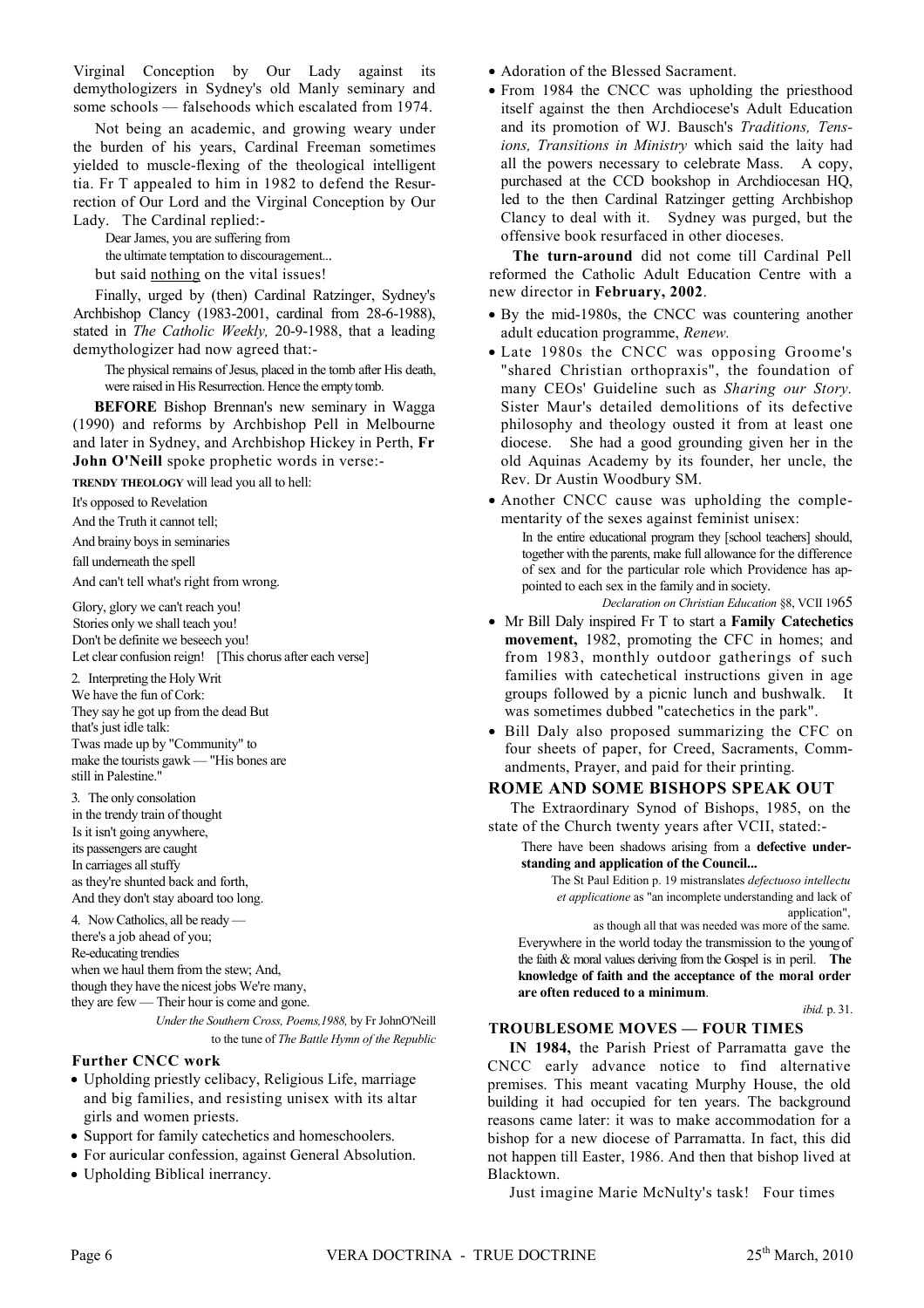moving the stocks of books and piety items, shelving etc and all done without shutting the doors to clientele:

- First move: Father Bray, parish priest of Merrylands, kindly offered alternative premises on his church property at 1 Chetwynd Road to use half of an old cottage, with the parish St Vincent de Paul using the other half. The move took place on 30-6-1984.
- Second move: Late that year Fr Bray offered an entire old cottage at 9 Chetwynd Road and CNCC moved there to get more space.

It was here that Fr T held a number of meetings of a handful of priests to draw up a constitution for a possible Australasian Association of Catholic Clergy, to uphold the priesthood against attacks on it, with plans to include NZ. However, it was Fr Brian McEwen (RIP) of Wagga Wagga Diocese and Fr John Walter at the latter's parish hall at Riverwood who, launched the Australian Association (from 1989, "Confraternity") of Catholic Clergy on 7-10-1985.

Early 1985 Archbishop (later Cardinal) Clancy gave Fr T four months long service leave. It included three long sessions with Cardinal Oddi in Rome - which showed his esteem for the CFC. After that, Fr T went to London, Chicago, Boston, New York, Washington.

Cardinal Oddi was willing to upgrade the CNCC to a Pontifical Catechetical Institute, if Fr T could find a bishop to support him. None would. One archbishop said he was quite satisfied with his schools as they were, and quoted at Fr T, "Who will rid me of this troublesome priest!" He was not joking, which made it a wonderful, albeit inverted compliment.

• Third move: CNCC moved back to 1 Chetwynd Road to occupy the entire cottage. This was slightly bigger than n. 9, and next to the ship's container that was an important part of its storage space.

Here Fr T wrote the CFC *Apostles' Edition* (CFCAE) in nine months leave granted by his new Bishop in the new diocese of Broken Bay. It appeared in several sizes and bindings, and as Edition II in 2009.

· Fourth move: Mid-December, 2002, some Parramatta diocesan officials inspected the ramshackle building and made the female staff feel intimidated when they stomped through without even "by your leave". Thus began the push to evict this apostolate from the parish and the diocese. Yet by a reprieve from a higher authority, the CNCC moved into 342 Merrylands Road, except for one big room. It was still on the parish property.

It soon became clear that the tenure was insecure, with an imminent prospect of eviction.

This fourth move proved most stressful of all. It lacked yard-space for the ship's container, so Fr T, living and working 200 km away in his retirement quarters, had to give away his wardrobe and most of his clothes, hang his clerical suit on a crammed bookshelf in his study, and forego a deal of his own garage space to store much of the stock, for which there was now no room at Merrylands. However, worse was to come.

### **CHANGE OF NAME**

A CRITICISM of the name CNCC had been that it did not sound like a bookshop. Fr T changed it to **Cardinal Newman Catholic Bookshop Inc** 

(CNCBI), 15-6-2000. Too late he found how mistaken it was to change a well-established name.

Bishop Manning of Parramatta mandated the use of the adjective "Catholic" (canon 216), rejected Fr T's preference for "Catholic Books" and himself insisted on "Catholic Bookshop".

Also Fr T handed over legal ownership to an "incorporated association" of laity and priests, of whom he was one.

He also renamed his rural retirement apostolate Cardinal Newman Catechist Consultants (keeping the initials CNCC) and continued to write the Newsletters in this new name, for Merrylands to print and post.

#### **MAKING ARROWS out of any bit of wood**

FALSE or flimsy allegations (the latter easily fixable) were made to force out the CNCBI:-

- "It's not a parish organization nor diocesan."
- "It's incorporated in civil law! a commercial bookshop!"
- "Commercial' means the parish must pay council rates."

So on 29-7-2003 the name was again changed: Cardinal Newman Faith Resources Inc (CNFRI). Mr Paul Brazier, another leading barrister whose life was dedicated to Catholic restoration with his Catholics Advocacy Centre and The Saint Joseph Foundation, planned a reorganization by which Merry-lands parish contracted with CNFRI to service a new parish apostolate mandated by the parish priest. It was called the Merrylands Parish Faith Resource Centre.

- Harassment continued with further specious charges:-
- "The diocese could be sued for any accident."
- "The CNFRI has no insurance" in fact, it did.
- "The Council will condemn such a dilapidated building."
- · "Besides, its space is needed for a teachers' car park."
- "It cannot be included in the coming parish complex."
- "There are no 'Exit' signs in case of fire.
- "There are obstructions in the entrance hallway."
- Fresh episodes involved the removals of the Cardinal Newman entries from the Official Directory of the Catholic Church in Australia, without consultation or even any notice. It was only discovered a while after: thus the 2003 Directory dropped the entry under Parramatta diocese and the 2005-2006 Directory dropped it under Sydney. After 30 years service to the Church there was no listing at all! Fr T's Catechist Consultant entry was also removed.
- In 2004, the diocesan monthly refused to print a CNFRI report on its full 30 years of catechetical apostolate, claiming it was by orders to "print nothing from or about the CNFRI". Nevertheless, this paper accepted a paid advertisement. Later, in 2008, it refused to print the triumph of the Honiara catechisms (see below), and this time refused even a paid advertisement.

#### **BUSH BOYS**

THE BUSH BOYS' books began as a spin-off from the Catholic Family Catechism — though unperceived by the less discerning unless they were told.

This series is published and marketed by the CNFRI as a four volume set, 1997-2007. Vol. 1 is a reprint of two books from 1990 and 1992. There is also a separate 19th century adventure called Squiggles and Squinter published by Connor Court, 2009.

Here are some features of these books:-

- · First and foremost, they are adventures for boys and written to be enjoyed rather than analyzed. It was foreseen that girls would read them and they do.
- They enflesh in stories the camping "doctrine" of the ABC of Camping (Australian Bush Catechism of Camping, ABCC) with its 50 Questions & Answers enlarged from 35 Q&As in April, 1989.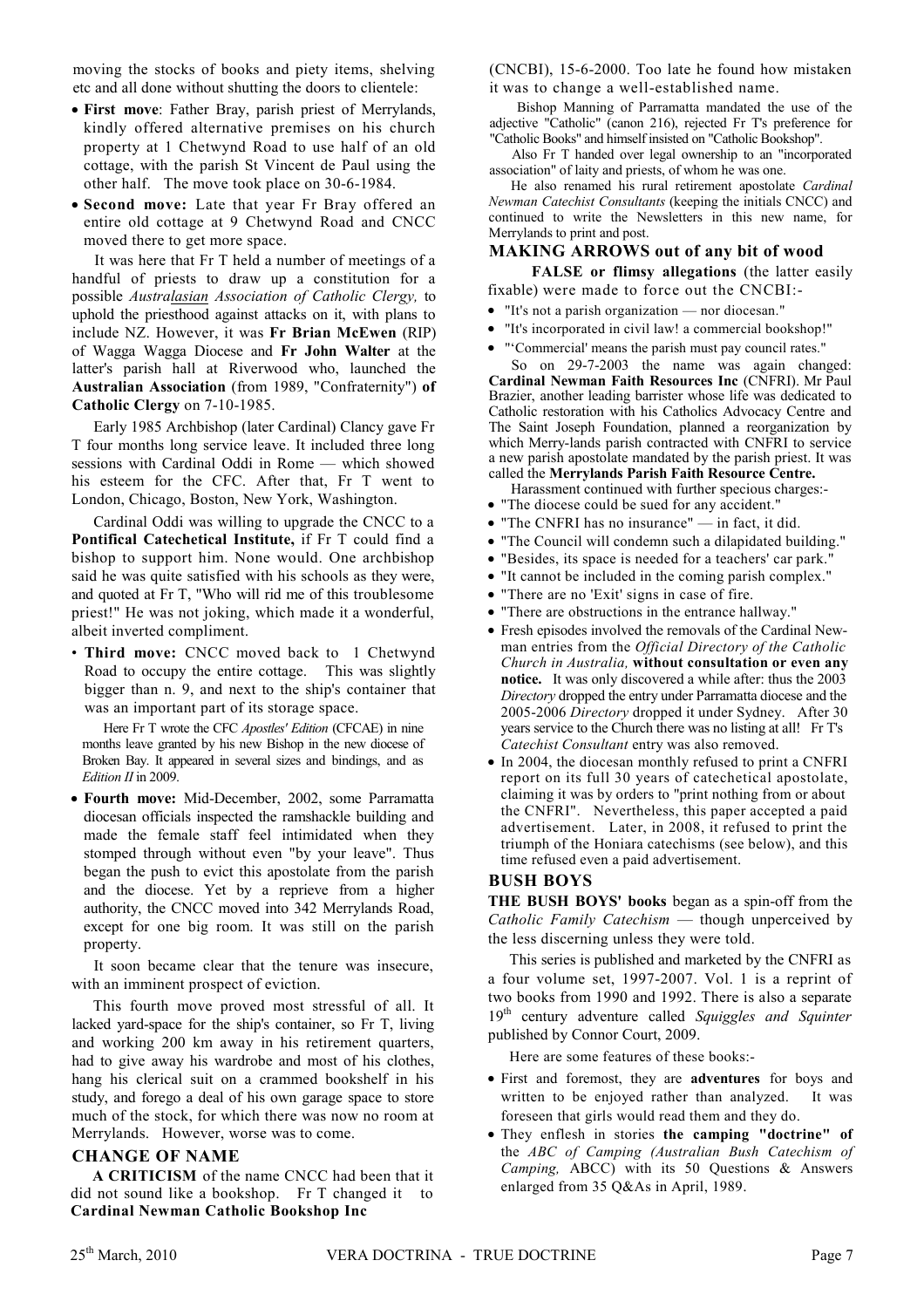- The Camping Catechism came before the first story was even thought of The catechism Q&A format was a protest against those catechetical controllers in diocesan HQs who spurned the CFC and any religious catechisms with  $Q\&As$  — even though they (and secular business) used the Q&A format to explain serious things like money.
- The ABCC was meant both as a joke and a serious instruction on survival outdoors.
- From it came a humorous use of life-situational catechesis. It was a send-up of its misuse in the trendy agenda. Life-situational religious catechesis has always been used by good teachers, e.g. Our Lord in His parables — Who also gave detailed instruction in Gospel doctrine, before, during or after. Thus the Bush Catechism and Bush Boys' books teach "bushy" survival. Together they exemplify a mutual support between doctrine and story. Indeed, the Bush Boys stories are lifeand-death -situational catechesis.
- The adventures are also a life-situational catechesis of religion, morality and family life. They affirm both the overlap and complementarity of the sexes. Of course, such stories are *not* "politically correct".

From the success of the 50 Q&As in the ABCC came the inspiration for a simplified CFC. Instead of 500 Q&As there would be only 50. This was like a full turn of the wheel, from CFC to Bush Boys and back again. See Handouts n. 13 and CFC Disciples' Edition I (CFCDE) in 2004 and CFCDE II in 2009.

Of course. O & As in cate chisms are skeletons — without a skeleton we would be jelly-fish. Catechisms "come alive" when enfleshed in life-situations.

# **NEWSLETTERS**

Newman Centre News: 1978-1982.

**Cardinal Newman Catechist Centre Newsletter:** 

nn. 1-165H, dated 1-11-1986 to 24-5-2000.

#### **Cardinal Newman Catechist Consultants Newsletter:** nn. 166-183 (continuing the numbering) of  $21-11-2000$  to 1-

11-2004. The link with CNFRI was by the inclusion of the earlier CNCC on both letterheads.

**Book News** from Merrylands was part of CNCC NLs from 21-11-2000, and freestanding after n. 183.

*Handouts* nn. 1-72 are a new series of single A4 sheets dated 7-10-2001 to 22-2-2010, especially  $n$ . l, A Cate-chism About Catechisms, in 50 Q&As. The topics are "stand alone" productions by Fr T as sole author, including catechetics, education, liturgy, doctrine, prayer and other piety, mathematics, grammar, children's literature, homeschooling etc.

# **CATECHISM OF THE CATHOLIC CHURCH**

FROM 1994, the CNCC promoted the Catechism of the Catholic Church (CCC) against ignorance, apathy, opposition, and a phoney argument that, "It's only for bishops, not for the laity". These mini-malizers ignored  $CCC$  §12 and p. 5, which between them list its use for seven groups in all. It was a vindication of what the CFC and the CNCC stood for.

# **NO DOCTRINE, NO BELIEVERS**

**DOCTRINE** is needed to kindle the fires of faith, hope and charity, but dimmed by ears itching for novelty (cf. 2 Timothy 4:3) or worldliness (cf. 1 John  $2:16$ :-

Tossed to and fro and carried about with every wind of doctrine, by the cunning of men... craftiness... wiles.

Ephesians 4:14

All valiant dust that builds on dust and guarding calls not Thee to guard. For frantic boast and foolish word Thy mercy on Thy people, Lord.

Rudyard Kipling, Recessional

Or, as the Irish put it, "There's a lack..." The Fruit of the Tree of the Knowledge of Good and Evil is "seed that does not die and cannot be destroved and continues to bear evil fruit even unto the latest days." (Tlie Silmarillion, J.R.R. Tolkien)

Satan's demons corrupt man's thinking by the confusion, corruption, negation and absence of true **Christian doctrine.** So, despite the good from **VCII**:-

- The Devil continues to work away to corrupt or destroy all the good God does, or that man does by God's power, e.g. not believing what God has said.
- Trendies are spiritually sterile and cannot hand on a living faith to their children or parishioners: they seem to beget atheism. Likewise their churches do not inspire or instruct, there being a lack of nobility and beauty.
- Those who did not or could not persevere with "real assent" to true doctrine became lax or lazy Catholics, ex-Catholics, atheists or Church-haters, with vocation failures among priests, Religious and in marriages.

# **WHAT'S GOING ON**

- · Sunday Mass in Australia from recent surveys and present and past issues of The Catholic Directory, there has been a massive decline in participation in Sunday Mass, from 60% in 1960, to10 or15% in 2010: fewer persons at Mass than 50 years ago!
- Confession fell off after *Humance Vitce* in 1968, and was largely "abolished" when General Absolution flourished in the 1980s and 1990s. When this was more or less banned, Confession scarcely recovered.
- Priests say their records show far fewer sacramental marriages, and assert that Baptism is sometimes sought merely as an entry ticket into a Catholic school.
- Bro Marcellin Flynn FMS (RIP) published his surveys of declining belief in faith and morals in Catholic school pupils, and decline in the practices of piety.
- Secular surveys declare Catholics are not much better than unbelievers in divorce and contraception.
- Fewer priests, graver lapses and too many scandals have led to "priestless parishes" and warnings from Rome against theologically unsound lay ministries.
- The recent upsurge of priestly **vocations** seem rarely due to attendance at Catholic schools.
- Many Religious Orders are reduced to remnants; some nuns live alone in flats financed by selling off convents and properties, with no community life.
- Some Catholic schools employ lapsed/dissident teachers.
- Some pupils exert strong peer pressure for evil,
- So much theology and catechetics is in tatters: the creed of trendies is mainly negative and lists what they no longer believe in, or what they don't want mentioned, or what they label Pharisaic legalism.
- Ecumenism fails when it ignores true doctrine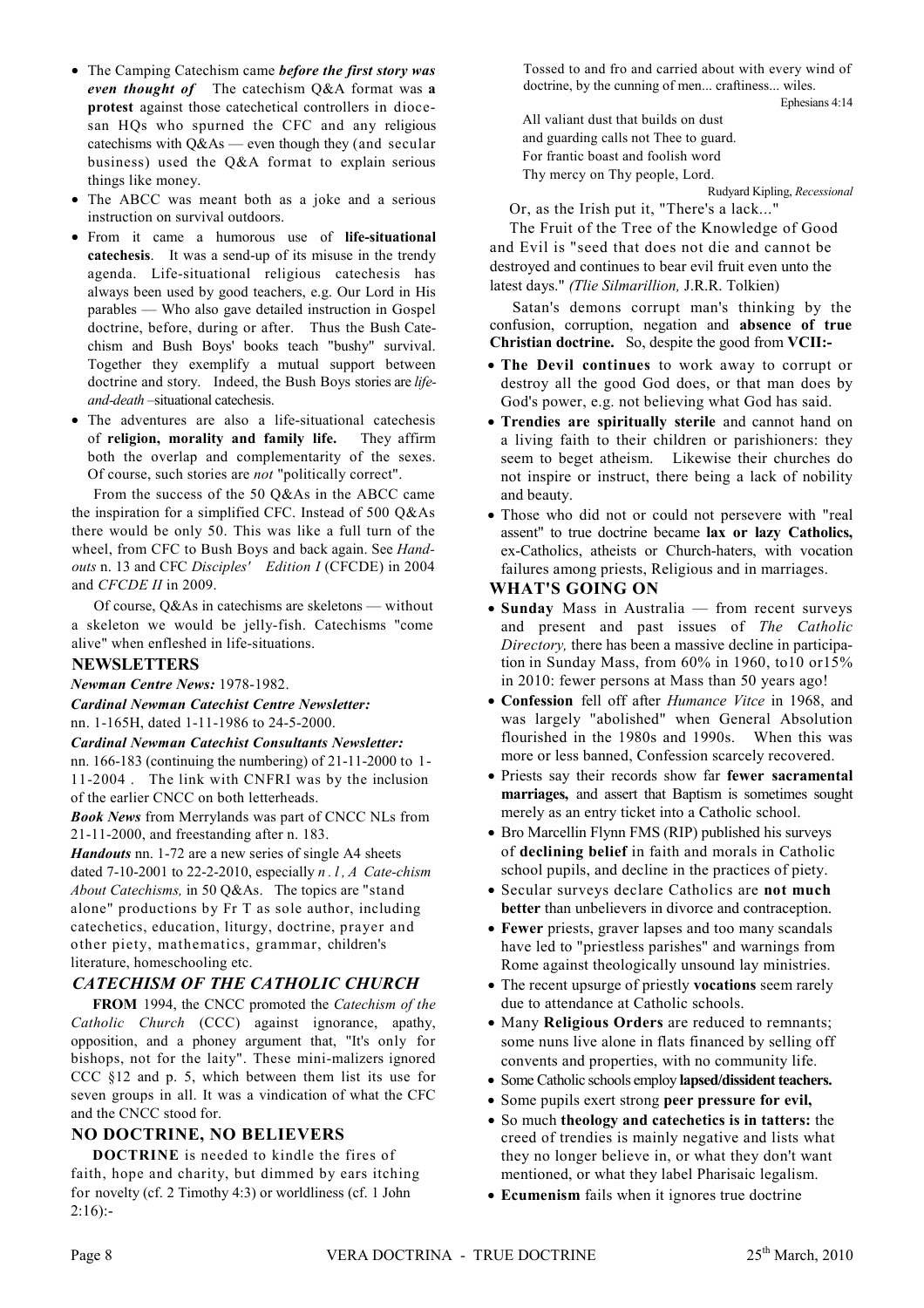# **RECENT GRACES**

GOD told Elijah that He had left 7,000 men in Israel who had not bowed their knees to the Baals. Recent reasons for hope are:-

- Pope John Paul II and Benedict XVI's World Youth Days are bearing fruit.
- More youth are becoming lay apostles.
- Some lapsed Catholics are becoming active believers, and some Protestants and even atheists are converting.
- Apologetics as developed for Separated Brethren is now for trendy Catholics, to convince them of:-
	- The Real Presence
	- Confession to a priest
	- Our Lady and her status in our salvation
	- The Pope as supreme authority in the Church.
- There are teachers struggling to mend the catechetical mess and to make our schools Catholic and apostolic; and they hold out bravely against dissent on the Real Presence, sexual morality and Papal authority.
- These teachers, like some priests, are made to suffer for the faith by those who have power over them.
- · Big Catholic homeschooling families are proving how much they have to offer the Church and the world, and are signs of hope for a brighter future.
- Brave families are not bowing to the Baals, Molochs, Belial and the Nicolaitans, and there are signs of a Second Spring to fulfil St Pius X's plan for a parish:-...to have in each parish a group of the laity who are at the same time virtuous, enlightened, determined and really apostolic.
	- Quoted in Dom Chautard, The Soul of the Apostolate.
- There are many stirrings of Christian spirituality:-

Put on the whole armour of God, that you may be able to stand against the wiles of the devil. For we are not contending against flesh and blood, but against the principalities, against the powers, against the world rulers of this present darkness, against the spiritual hosts of wickedness in the heavenly places. Therefore take the whole armour of God, that you may be able to withstand in the evil day, and having done all, to stand. Stand therefore, having girded your loins with truth, and having put on the breastplate of righteousness, and having shod your feet with the equipment of the gospel of peace; besides all these, taking the shield of faith, with which you can quench all the flaming darts of the evil one. And take the helmet of salvation, and the sword of the Spirit, which is the word of God. Pray at all times in the Spirit, with all prayer and supplication.

Ephesians 6:11-18

# **CATECHISMS FOR HONIARA**

IN 2008, the Archbishop of Honiara emailed for a 1000 Catholic Family Catechisms Apostles' Edition and a 1000 Disciples' Edition "at the lowest possible price", since in Solomon Islands currency they would cost \$50,000. So CNFRI mounted an appeal to raise Aus \$5,000 from benefactors and give them to him.

In the outcome, the benefactors were so generous that there was enough left over to give another 2,000 CFCs to the Missionaries of Charity in India, The Philippines and Kenya, and a further 2,000 to the Salesian Fathers and Brothers in another part of India:

Blessed are you that they cannot repay you, for you will be repaid when the dead rise again.

This global export of 6,000 CFCs in three months was, for an oppressed organization, a miracle of grace.

# **NEW EDITIONS of CFCAE and CFCDE**

THE RECORD exports to the missions exhausted stocks of the earlier editions. A very generous benefactor paid for the printings of the second editions.

Note that the CFCAE II and CFCDE II include the new definitive wording of the Apostles' Creed which will become an option at Mass when the new English missal is issued in 2011. This translation will replace 1970's ICEL/ICET which never really caught on. Also, trendies did nothing to promote any version of the Creed. What is more, the new version is nearly that of the 1960s, as still used by the faithful who say the Rosary.

## **STAFF CHANGES at CNFRI**

MRS Marie McNulty, with 30 years of full time loyal service to the end of 2009, including 26 years as Manager, has retired to a part-time role.

Mrs Carolyn Giblin, Marie's daughter, has stepped down to concentrate on her B.A. degree at Campion College and for the sake of her family.

Miss Fiona Gleeson is the new manager, and is settling in with Marie's help, and her other assistants.

Mrs Julie Mackenzie-Oliverio continues as a faithful assistant with several years experience.

Mr John Gordon, Treasurer of CNFRI, takes on the book-keeping, with early assistance from Carolyn.

These lay apostles are to be numbered among the great benefactors of Faith Resources for the Church in Merrylands Parish, in Parramatta Diocese, throughout Australia and indeed in many parts of the world.

# **BEATIFICATION OF OUR PATRON**

POPE Benedict signed a decree on 3-7-2009 for the beatification of our patron, John Henry Newman.

He will visit UK, 16-19<sup>th</sup> September, 2010, as the guest of Queen Elizabeth II. On this visit, dispensing with his own rule to use an envoy, he himself will beatify Newman at Coventry Airport near Birmingham.

Pope Benedict has a personal devotion to Newman, specially for his teaching on conscience, which, he says, is often misquoted and misunderstood.

The CNFRI (with Fr T's new CNCC) is the only body listed in the Official Directory of the Catholic Church (after the reinstatement of its "Sydney" entry) named "Cardinal Newman", with three "Newman Colleges" for Melbourne, Perth and Port Macquarie.

#### It is fitting that the CNFRI and CFC rejoice in their long fidelity to Cardinal Newman and his life's work of upholding the doctrine of the faith.

Let us pray fervently that, by the intercession of Blessed John Henry Newman, the CNFRI will enjoy an even more fruitful apostolate to glorify God, save souls and defeat the Devil, and be enabled to "guard and teach the Sacred Deposit of Christian Doctrine more efficaciously".